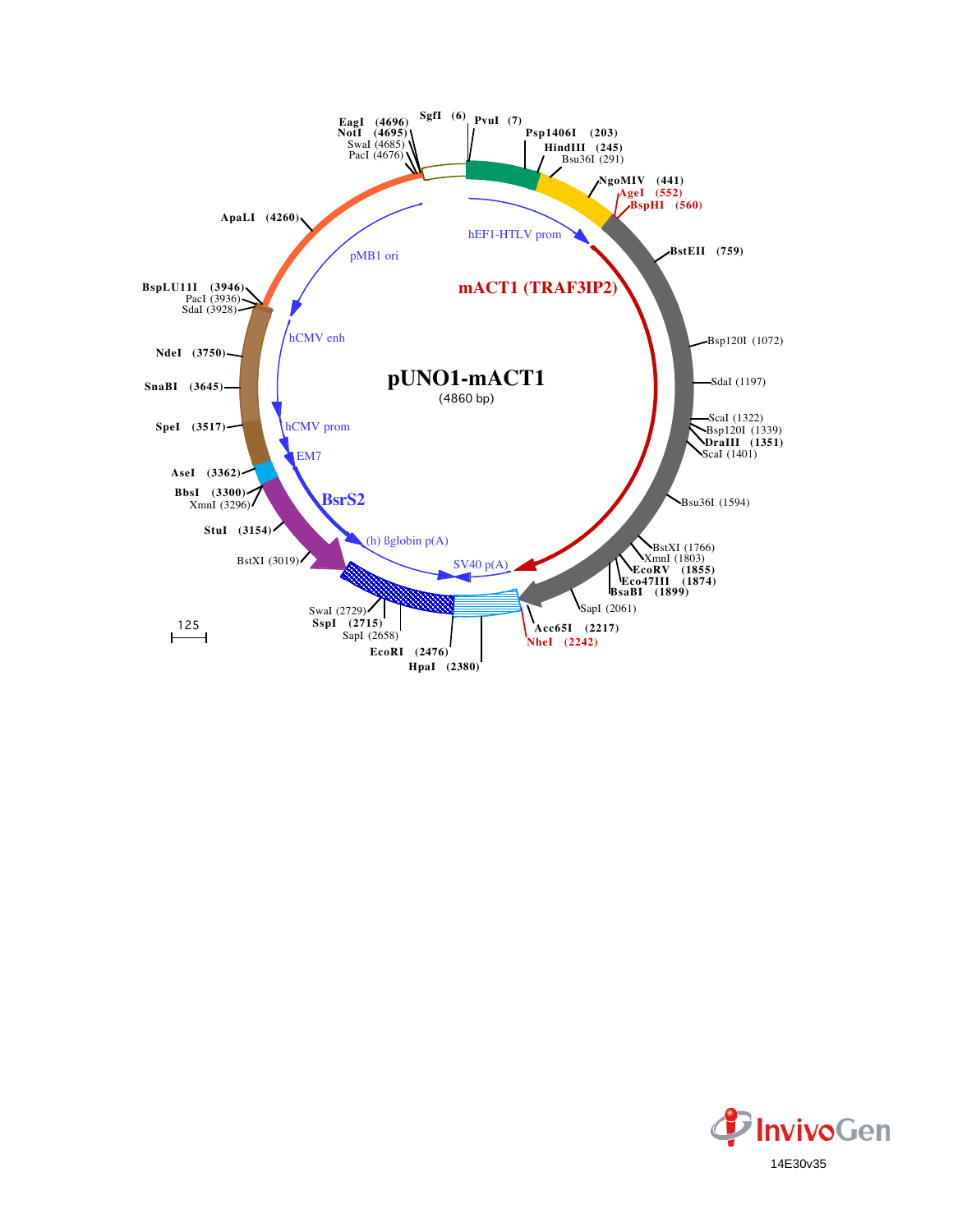|                          | PvuI $(7)$<br>SgfI $(6)$<br>1 GGATCTGCGATCGCTCCGGTGCCCGTCAGTGGGCAGAGCGCACATCGCCCACAGTCCCCGAGAAGTTGGGGGGAGGGTCGGCAATTGAACGGGTGCCTA                                                                                                                                                                                                                                                                                                                                                                                                                                                                  |
|--------------------------|----------------------------------------------------------------------------------------------------------------------------------------------------------------------------------------------------------------------------------------------------------------------------------------------------------------------------------------------------------------------------------------------------------------------------------------------------------------------------------------------------------------------------------------------------------------------------------------------------|
|                          | 101 GAGAAGGTGGCGCGGGGTAAACTGGGAAAGTGATGTCGTGTACTGGCTCCGCCTTTTTCCCGAGGGTGGGGAGAACCGTATATAAGTGCAGTAGTCGCC                                                                                                                                                                                                                                                                                                                                                                                                                                                                                            |
|                          | Psp1406I (203)<br>$HindIII$ (245)<br>Bsu36I (291)                                                                                                                                                                                                                                                                                                                                                                                                                                                                                                                                                  |
| 301                      | GCCATCCACGCCGGTTGAGTCGCGTTCTGCCGCCTCCCGCCTGTGGTGCCTCCTGAACTGCGTCCGCCGTCTAGGTAAGTTTAAAGCTCAGGTCGAGACC                                                                                                                                                                                                                                                                                                                                                                                                                                                                                               |
|                          | $NgoMIV$ (441)                                                                                                                                                                                                                                                                                                                                                                                                                                                                                                                                                                                     |
|                          | <b>BspHI</b> (560)<br>AgeI (552)<br>501 TCTGTTCTGCGCCGTTACAGATCCAAGCTGTGACCGGCGCCTACCTGAGATCACCGGTCATCATGAACCGAAGCATTCCCGTGGAGGTTGATGAATCAGA<br>1 ▶∶<br>M<br><b>N</b><br>R<br>S                                                                                                                                                                                                                                                                                                                                                                                                                    |
| 13 <sup>b</sup>          | 601 ACCATTCCCGAGTCAATTGCTGAAACCGATCCCAGAATACTCTCCAGAAGAGGAATTGGAACCACCTGCCCCCAATACAAGGAACATGGCACCCAGCAGC<br>Ε<br>S<br>Ε<br>F<br>P<br>P<br>S<br>$\mathsf{O}$<br>К<br>P<br>P<br>Ε<br>Y<br>P<br>R<br>P<br>s<br>-S<br>Δ<br>P<br>N<br>N<br>Δ<br>-L.<br>м                                                                                                                                                                                                                                                                                                                                                |
| $80$ $\uparrow$ A<br>113 | <b>BstEII</b> (759)<br>$\overline{O}$<br>N H Q P V<br><sub>S</sub><br>Q<br>$\overline{0}$<br>$\mathsf{V}$<br>T<br><b>C</b><br>- C<br>P<br>K L<br>$\overline{A}$<br>R<br>$\overline{A}$<br>K<br>л.<br>s<br><b>S</b><br>G<br>D<br>s<br>$\mathcal{C}$<br>s<br>s<br>G<br>S<br>F<br>901 GCATCGGTTCACACT<br>TACGGAAAAACGCAATAGATGGCTGGGATCTCAGCTTTCAGCAGCTTCTCCTGACACTGGCCATGAATCAGACAAATCAGACCCA<br>Η.<br>G<br>-S<br>S.<br>$\overline{A}$<br>P<br>S<br>D<br>K.<br>-S<br>P<br>R<br>F<br>Ε<br>R<br>-R<br>W<br>$\mathbf{O}$<br>$\overline{A}$<br>-S<br>G<br>D.<br>т<br>К<br><b>N</b><br>D<br>н<br>F<br>-11 |
| 147                      | Bsp120I (1072)<br>1001 AGTTTACCTAATGCTTTGGCAGACTCCTTCAGTGGTGGCCAAGAGATGATGCCCCGGCCCCGGCCCCGGCCTGGGCCCCACAGGCACAGGCAGCCCCAG<br>-S<br><sub>S</sub><br>P<br>D<br><sub>S</sub><br>F<br>G<br>G<br>$Q$ E<br>$\mathsf{R}$<br>P<br>R<br>P<br>P<br>P<br>$\mathbf{1}$<br>- P<br><b>N</b><br>A<br>$\overline{A}$<br>P<br>R<br>G<br>R<br>-R<br>$\Delta$<br>- A<br>M<br><b>M</b>                                                                                                                                                                                                                                |
|                          | SdaI (1197)<br>1101 ATGTGCCCACGATAGACACTGGCTATGATTCCCAGCCCCAAGATGTCCTGGGCATCAGGCAGTTGGAGAGGCCATTGCCCCTCACCTCCTCGTGTTACCT<br>$180 \text{ b}$ V<br>S<br>Q<br>D V L G<br>R O L<br>E.<br>R P<br>P.<br>Q<br>P<br>G<br>D<br><b>Table</b><br>S C<br>1201 GCAGGACCTCCCTGGGCCTCTGAGGTCCAGGGAATTGCCACCTCAGTTTGAACTTGAGAGGTATCCAATGAACGCCCAGCTGCTGCCGCCCCATCCTTCC                                                                                                                                                                                                                                             |

1301 CCACAGGCCCCATGGAACTGTCAGTACTACTGCCCCGGAGGGCCCTACCACCACCAGGTGCCACACGGCCATGGCTACCCTCCAGCAGCAGCCTACCAGC 1401 AAGTACTCCAGCCTGCTCTGCCTGGGCAGGTCCTTCCTGGGGCAAGGGCAAGAGGCCCACGCCCTGTGCAGAAGGTCATCCTGAATGACTCCAGCCCCCA 1501 AGACCAAGAAGAGAGACCTGCACAGAGAGACTTCTCTTTCCCGAGGCTCCCGAGGGACCAGCTCTACCGCCCACCATCTAATGGAGTGGAAGCCCCTGAG Q D L P G P L R S R E L P P Q F E L E R Y P M N A Q L L P P H P S P Q A P W N C Q Y Y C P G G P Y H H Q V P H G H G Y P P A A A Y Q 247 Q V L Q P A L P G Q V L P G A R A R G P R P V Q K V I L N D S S P Q 280 D Q E E R P A Q R D F S F P R L P R D Q L Y R P P S N G V E A P E 313 ScaI (1322) Bsp120I (1339) **DraIII (1351)** ScaI (1401) Bsu36I (1594)

 $213$ 

1601 GAGTCCTTGGACCTTCCTGCAGAGCTGAGACCACATGGTCCCCAGGCTCCATCCCTAGCTGCCGTGCCTAGACCCCCTAGCAACCCCTTAGCCCGAGGAA 1701 CTCTAAGAACCAGCAATTTGCCAGAAGAATTACGGAAAGTCTTTATCACTTATTCTATGGACACAGCCATGGAGGTGGTGAAATTTGTGAACTTTCTGTT GGTGAACGGCTTCCAAACTGCGATTGACATATTTGAGGATAGAATCCGGGGTATTGATATCATTAAATGGATGGAGCGCTATCTTCGAGATAAGACAGTG 1801 E S L D L P A E L R P H G P Q A P S L A A V P R P P S N P L A R G 347 380NT L R T S N L P E E L R K V F I T Y S M D T A M E V V K F V N F L L BstXI (1766) XmnI (1803) **EcoRV (1855) Eco47III (1874) BsaBI** 

1901 ATGATAATCGTAGCAATCAGCCCCAAATACAAACAGGATGTGGAAGGCGCTGAGTCGCAGCTGGACGAGGACGAGCATGGCTTACATACTAAGTACATTC V N G F Q T A I D I F E D R I R G I D I I K W M E R Y L R D K T V 413 M I I V A I S P K Y K Q D V E G A E S Q L D E D E H G L H T K Y I 447 SapI (2061)

2001 ATCGGATGATGCAGATTGAGTTCATAAGTCAGGGAAGCATGAACTTCAGATTCATCCCTGTGCTCTTCCCAAATGCCAAGAAGGAGCATGTGCCGACCTG 2101 GCTTCAGAACACTCATGTTTACAGCTGGCCCAAGAATAAGAAAAACATCCTGCTGCGGCTGCTCAGGGAGGAAGAGTATGTGGCTCCTCCCCGAGGCCCT 480 H R M M Q I E F I S Q G S M N F R F I P V L F P N A K K E H V P T W L Q N T H V Y S W P K N K K N I L L R L L R E E E Y V A P P R G P 513 **Acc65I (2217) NheI (2242)**

2201 CTGCCCACCCTTCAGGTGGTACCCTTGTGACGATGGCCACTCGCTAGCTGGCCAGACATGATAAGATACATTGATGAGTTTGGACAAACCACAACTAGAA L P T L Q V V P L • 547

**HpaI (2380)**

## 2301 TGCAGTGAAAAAAATGCTTTATTTGTGAAATTTGTGATGCTATTGCTTTATTTGTAACCATTATAAGCTGCAATAAACAAGTTAACAACAACAATTGCAT

**EcoRI (2476)**

## 2501 AACTTTAACCTCCAAATCAAGCCTCTACTTGAATCCTTTTCTGAGGGATGAATAAGGCATAGGCATCA**G**GGGCTGTTGCCAATGTGCATTAGCTGTTTGC

SapI (2658)

2601 AGCCTCACCTTCTTTCATGGAGTTTAAGATATAGTGTATTTTCCCAAGGTTTGAACTAGCTCTTCATTTCTTTATGTTTTAAATGCACTGACCTCCCACA

TCATTTTATGTTTCAGGTTCAGGGGGAGGTGTGGGAGGTTTTTTAAAGCAAGTAAAACCTCTACAAATGTGGTATGGAATTCTAAAATACAGCATAGCAA 2401  $\overline{\phantom{a}}$